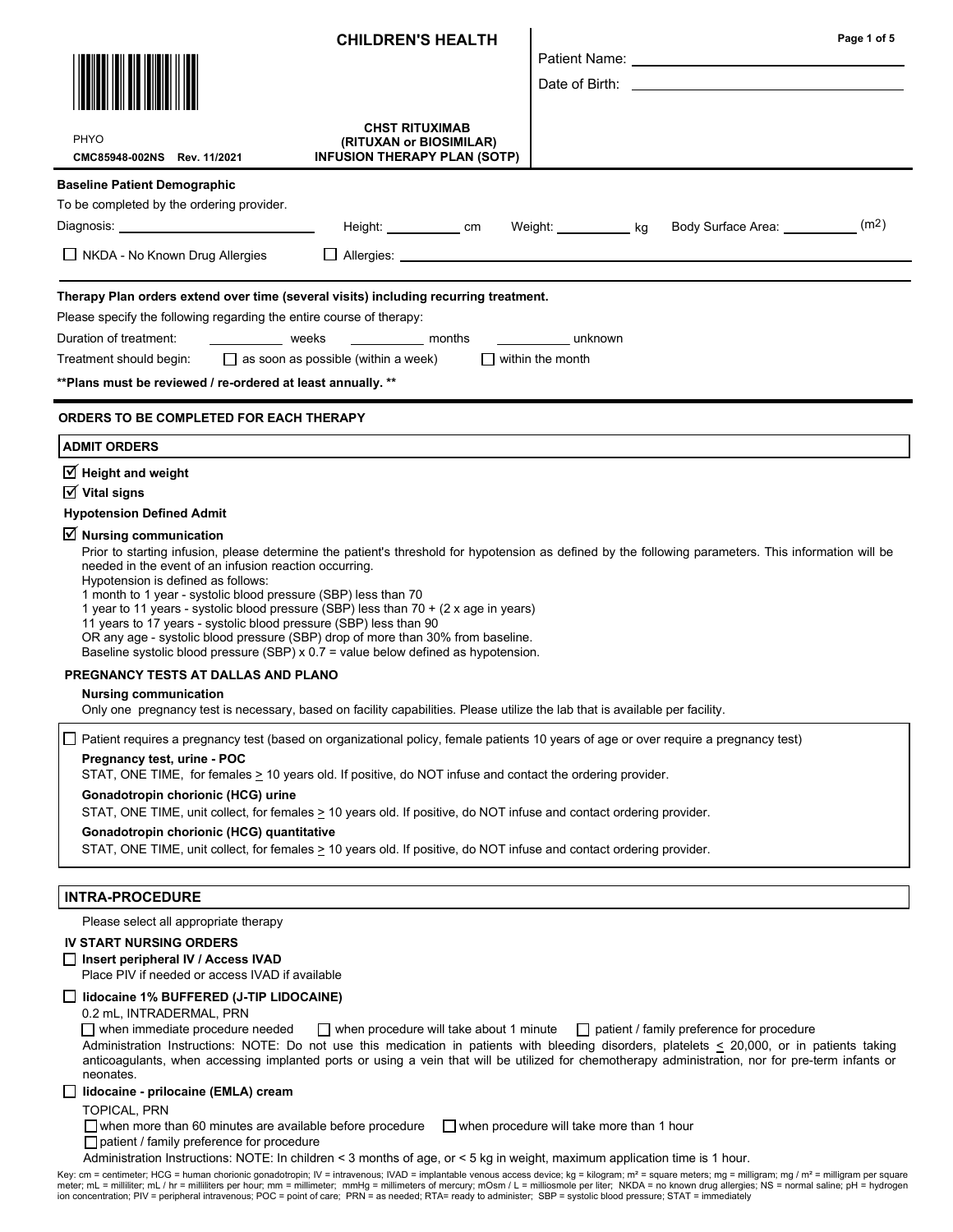

Patient Name:

Date of Birth:

CMC85948-002NS Rev. 11/2021 PHYO

CHST RITUXIMAB (RITUXAN or BIOSIMILAR) INFUSION THERAPY PLAN (SOTP)

## ORDERS TO BE COMPLETED FOR EACH THERAPY

### NURSING ORDERS, CONTINUED

## lidocaine - tetracaine (SYNERA) patch

TOPICAL, PRN

 $\Box$  when 20 - 30 minutes are available before procedure  $\Box$  when procedure will take more than 1 hour

 $\Box$  when anticipated pain is less than 5 mm from skin surface  $\Box$  patient / family preference for procedure

### $\Box$  lidocaine with transparent dressing 4% kit

TOPICAL, PRN

 $\Box$  when 20 - 30 minutes are available before procedure  $\Box$  when procedure will take more than 1 hour  $\overline{\Box}$  patient / family preference for procedure

### $\Box$  Heparin flush

### heparin flush

10 - 50 units, INTRAVENOUS, PRN, IV line flush. Per protocol, heparin should not be used to flush peripheral IVs. This heparin flush should be used with all central lines including IVADs, with the exception of de-accessing the IVAD.

#### heparin flush

100 - 300 units, INTRAVENOUS, PRN, IV line flush. Per protocol, heparin should not be used to flush peripheral IVs. For use only when de-accessing IVADs.

### $\Box$  Sodium chloride flush

### Sodium chloride flush 0.9% injection

1 - 20 mL, INTRAVENOUS, PRN, IV line flush

### Sodium chloride - preservative free 0.9% injection

1 - 30 mL, INTRAVENOUS, PRN, IV line flush

### PRE-PROCEDURE LABS

| ☑ Completed Blood Count with differential<br>Unit collect                        | <b>INTERVAL: Every visit</b> |                                                                                                                | <b>DURATION:</b> Until discontinued |
|----------------------------------------------------------------------------------|------------------------------|----------------------------------------------------------------------------------------------------------------|-------------------------------------|
| Renal Function Panel<br>Unit collect                                             | <b>INTERVAL: Every visit</b> |                                                                                                                | <b>DURATION:</b> Until discontinued |
| $\triangledown$ Hepatic Function Panel<br>Unit collect                           | <b>INTERVAL: Every visit</b> |                                                                                                                | <b>DURATION:</b> Until discontinued |
| <b>Ø</b> Gamma Glutamyl Transferase<br>Unit collect                              | <b>INTERVAL:</b> Every visit |                                                                                                                | <b>DURATION:</b> Until discontinued |
| $\overline{\triangleleft}$ Magnesium<br>Unit collect                             | <b>INTERVAL:</b> Every visit |                                                                                                                | <b>DURATION:</b> Until discontinued |
| $\overline{M}$ Phosphorus<br>Unit collect                                        | <b>INTERVAL:</b> Every visit |                                                                                                                | <b>DURATION: Until discontinued</b> |
| $\Box$ CMV Quantitative PCR<br>Unit collect                                      | <b>INTERVAL: Once</b>        | <b>DEFER UNTIL:</b>                                                                                            | <b>DURATION:</b> Until discontinued |
| $\Box$ Epstein Barr Virus Quantitative PCR<br>Unit collect                       | <b>INTERVAL: Once</b>        | <b>DEFER UNTIL:</b>                                                                                            | <b>DURATION:</b> Until discontinued |
| $\Box$ BK Virus DNA PCR Quantitative<br>Unit collect                             | <b>INTERVAL: Once</b>        | DEFER UNTIL: _____________                                                                                     | <b>DURATION: Until discontinued</b> |
| $\Box$ Tacrolimus<br>Unit collect<br>needs to be drawn PRIOR to morning dose     | <b>INTERVAL: Once</b>        | <b>DEFER UNTIL:</b>                                                                                            | <b>DURATION: Until discontinued</b> |
| □ Cyclosporine Random<br>Unit collect<br>needs to be drawn PRIOR to morning dose | <b>INTERVAL: Once</b>        | DEFER UNTIL: _____________                                                                                     | <b>DURATION: Until discontinued</b> |
| $\Box$ Sirolimus<br>Unit collect                                                 | <b>INTERVAL: Once</b>        | DEFER UNTIL: THE STATE OF THE STATE OF THE STATE OF THE STATE OF THE STATE OF THE STATE OF THE STATE OF THE ST | <b>DURATION: Until discontinued</b> |

needs to be drawn PRIOR to morning dose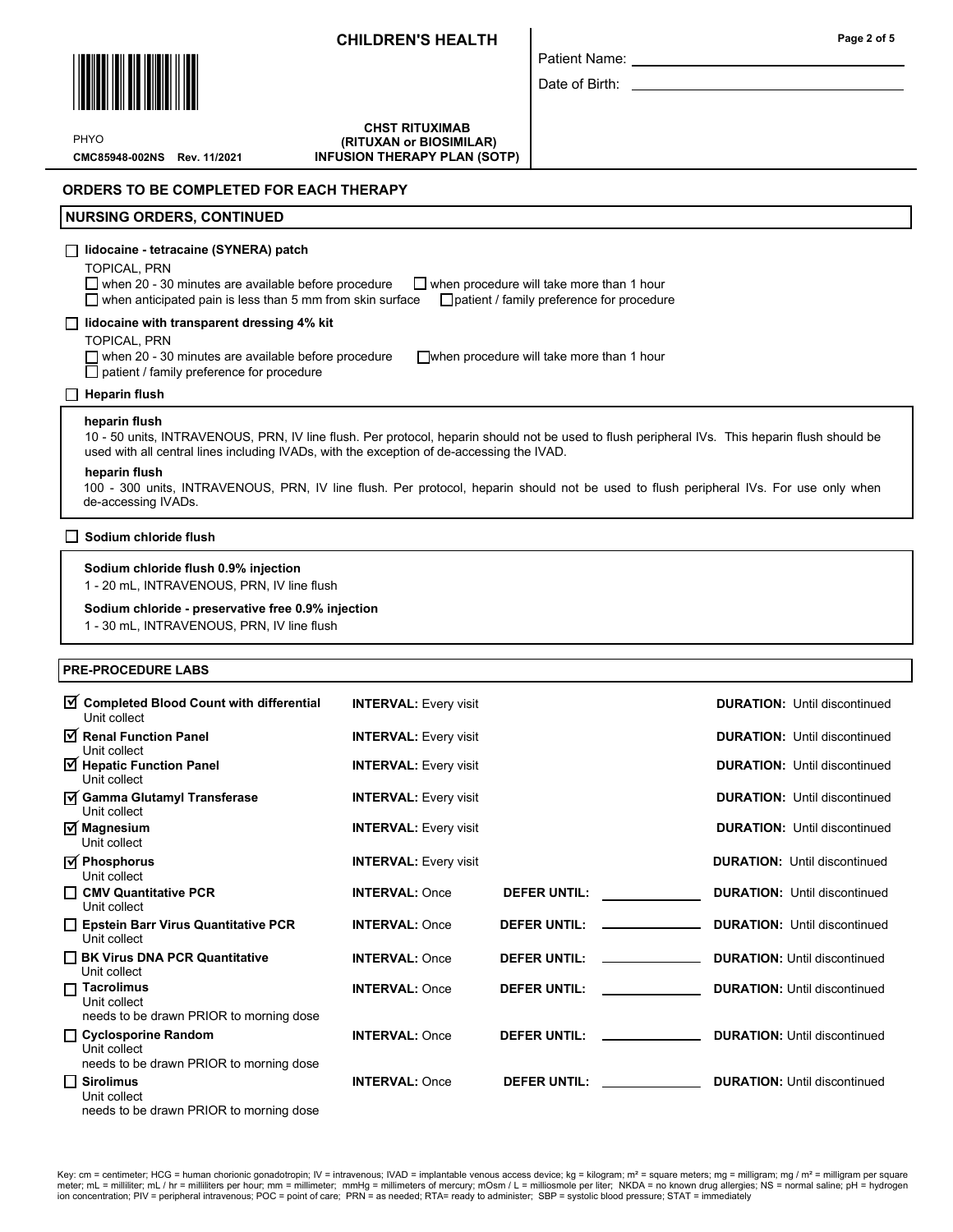Patient Name: Date of Birth:



PHYO

CMC85948-002NS Rev. 11/2021

CHST RITUXIMAB (RITUXAN or BIOSIMILAR) INFUSION THERAPY PLAN (SOTP)

### ORDERS TO BE COMPLETED FOR EACH THERAPY

### PRE-MEDICATIONS

### $\Box$  Acetaminophen pre-medication 30 minutes prior (15 mg / kg, maximum 650 mg)

## Nursing communication

Administer only one of the acetaminophen orders, suspension or tablets, do not give both.

#### acetaminophen suspension

15 mg / kg, ORAL, for 1 dose pre-medication, give 30 minutes prior to infusion

#### Dose:

acetaminophen tablet

15 mg / kg ORAL, for 1 dose pre-medication, give 30 minutes prior to infusion Dose:

#### $\Box$  Diphenhydramine pre-medication 30 minutes prior (1 mg / kg, maximum 50 mg)

#### Nursing communication

Administer only one of the diphenhydrAMINE pre-medication orders, liquid, capsule or injection, do not give more than one of the orders as a pre-medication.

### diphenhydrAMINE liquid

1 mg / kg, ORAL, for 1 dose pre-medication, give 30 minutes prior to infusion

#### Dose:

#### diphenhydrAMINE capsule

1 mg / kg ORAL, for 1 dose pre-medication, give 30 minutes prior to infusion

### Dose:

#### diphenhydrAMINE injection

1 mg / kg, INTRAVENOUS, 1 dose pre-medication, give 30 minutes prior to infusion Dose:

#### □ methyIPREDNISolone RTA infusion

#### 2 mg / kg INTRAVENOUS, for 1 dose.

Give 30 minutes prior to riTUXimab. Ready to administer by infusion. Doses > 15 mg / kg should be given over a minimum of 1 hour. (see protocol for monitoring parameters.)

# Dose:

### INTRA-PROCEDURE

# $\overline{\mathbf{y}}$  Nursing communication

Adverse reactions may include fever, chills, rigors, hypotension and severe allergic reactions (anaphylaxis). Please contact the ordering provider if these conditions exist.

## Vital signs

Basline vitals prior to start of riTUXimab infusion, then monitor vitals every 15 minutes during after initiation of the infusion and for 30 minutes after infusion completion.

# $\overline{\mathbf{y}}$  Nursing communication

In the event of any adverse reactions or other infusion related symptoms, the infusion should be stopped. Please contact the ordering provider.

| Initial infusion       | First hour infusion rate                                       | $0.5$ mg / kg / hr                                                                                    | Maximum rate: 50 mg / hr  |
|------------------------|----------------------------------------------------------------|-------------------------------------------------------------------------------------------------------|---------------------------|
|                        | If no infusion related events<br>observed after 60 minutes     | Increase rate by 1 mg / kg / hr                                                                       | Maximum rate: 100 mg / hr |
|                        | If no infusion related events<br>observed after 30 minutes     | Continue to increase rate by 0.5 mg / kg / hr every<br>30 minutes until maximum rate has been reached | Maximum rate: 400 mg / hr |
| Subsequent<br>infusion | First hour infusion rate                                       | $\log$ / kg / hr                                                                                      | Maximum rate: 100 mg / hr |
|                        | If no infusion related events<br>are observed after 30 minutes | Increase rate by 1 mg / kg / hr every 30 minutes<br>until maximum rate has been reached               | Maximum rate: 400 mg / hr |

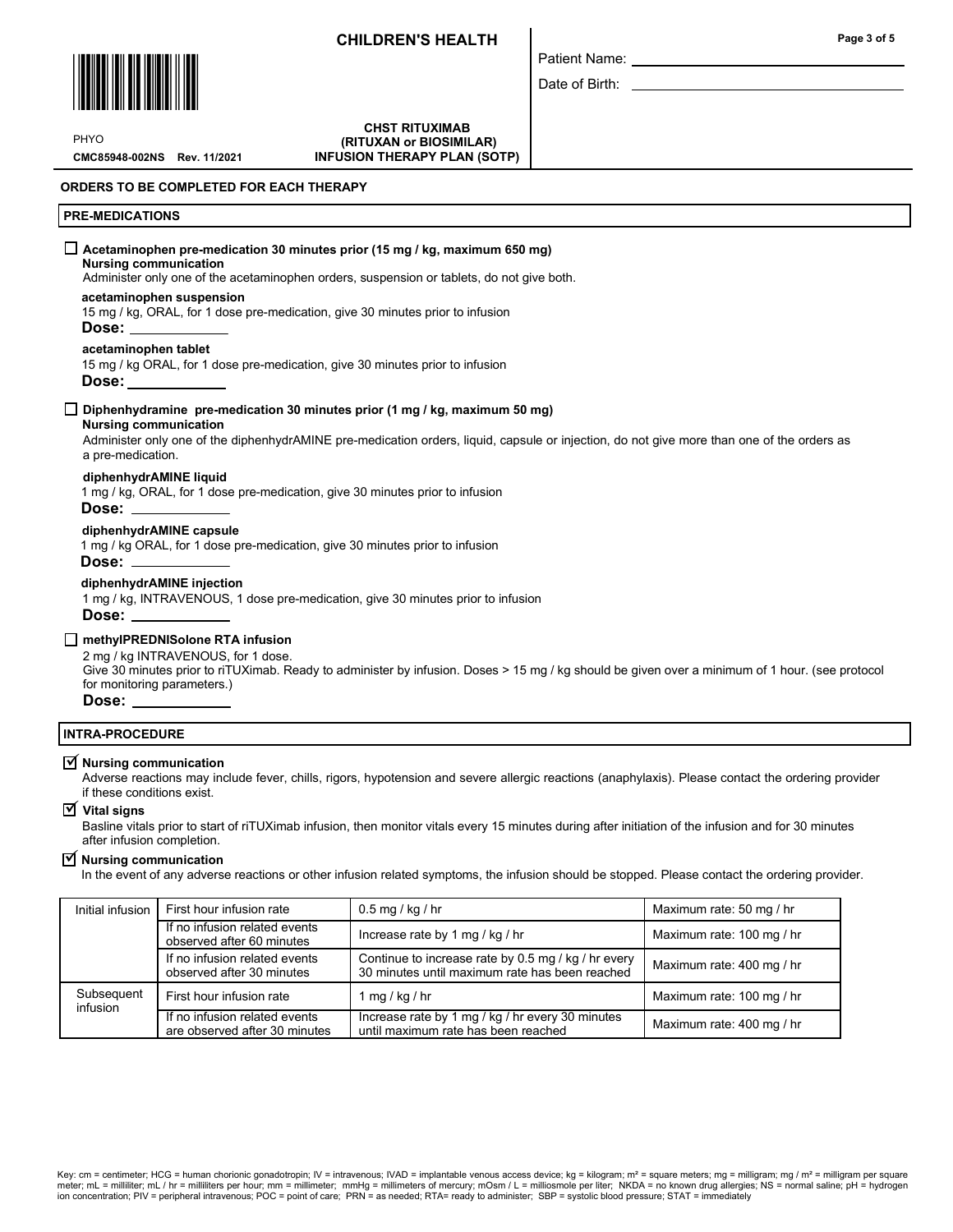CHST RITUXIMAB (RITUXAN or BIOSIMILAR) INFUSION THERAPY PLAN (SOTP) Date of Birth: L

Patient Name:

PHYO

CMC85948-002NS Rev. 11/2021

ORDERS TO BE COMPLETED FOR EACH THERAPY

#### INTRA-PROCEDURE, CONTINUED

#### $\Psi$  Physician communication order

Please round up riTUXimab dose, if clinically acceptable, to nearest 100 mg to minimize waste. Dose regimen of riTUXimab: 375 mg / m² every week x 4 doses (maximum dose 1,000 mg per treatment). Please enter the dose of riTUXimab in 'mg' to facilitate prior authorization requirements.

### □ riTUXimab (RITUXAN) infusion INTERVAL: 1 time a week DURATION: For 4 treatments

Intravenous, once, starting 0.5 hours after treatment start time Final concentration should be 1 mg / mL

Dose: \_\_\_\_\_\_\_\_\_\_\_\_ mL

 $\Box$  Sodium Chloride 0.9%  $\Box$  Dextrose (Dilute to a final concentration of 1 - 4 mg / mL). Dose: \_\_\_\_\_\_\_\_\_\_\_\_\_\_ mL.

| Initial infusion       | First hour infusion rate                                       | $0.5$ mg / kg / hr                                                                                    | Maximum rate: 50 mg / hr  |
|------------------------|----------------------------------------------------------------|-------------------------------------------------------------------------------------------------------|---------------------------|
|                        | If no infusion related events<br>observed after 60 minutes     | Increase rate by 1 mg / kg / hr                                                                       | Maximum rate: 100 mg / hr |
|                        | If no infusion related events<br>observed after 30 minutes     | Continue to increase rate by 0.5 mg / kg / hr every<br>30 minutes until maximum rate has been reached | Maximum rate: 400 mg / hr |
| Subsequent<br>infusion | First hour infusion rate                                       | 1 mg / kg / hr                                                                                        | Maximum rate: 100 mg / hr |
|                        | If no infusion related events<br>are observed after 30 minutes | Increase rate by 1 mg / kg / hr every 30 minutes<br>until maximum rate has been reached               | Maximum rate: 400 mg / hr |

### $\Box$  riTUXimab-abbs (TRUXIMA) infusion  $\Box$  INTERVAL: 1 time a week DURATION: For 4 treatments

Intravenous, once, starting 0.5 hours after treatment start time Final concentration should be 1 mg / mL

Dose: mL

 $\Box$  Sodium Chloride 0.9%  $\Box$  Dextrose (Dilute to a final concentration of 1 - 4 mg / mL). DOSe: mL.

| Initial infusion       | First hour infusion rate                                       | $0.5$ mg / kg / hr                                                                                    | Maximum rate: 50 mg / hr  |
|------------------------|----------------------------------------------------------------|-------------------------------------------------------------------------------------------------------|---------------------------|
|                        | If no infusion related events<br>observed after 60 minutes     | Increase rate by 1 mg / kg / hr                                                                       | Maximum rate: 100 mg / hr |
|                        | If no infusion related events<br>observed after 30 minutes     | Continue to increase rate by 0.5 mg / kg / hr every<br>30 minutes until maximum rate has been reached | Maximum rate: 400 mg / hr |
| Subsequent<br>infusion | First hour infusion rate                                       | mg/kg/hr                                                                                              | Maximum rate: 100 mg / hr |
|                        | If no infusion related events<br>are observed after 30 minutes | Increase rate by 1 mg / kg / hr every 30 minutes<br>until maximum rate has been reached               | Maximum rate: 400 mg / hr |

# $\overline{\textsf{y}}$  Therapy Appointment Request

Please select department for the therapy appointment request:

 Expires in 365 days  $\Box$  Dallas Special Procedures  $\Box$  Plano Infusion Center  $\Box$  Dallas Allergy  $\Box$  Dallas Transplant  $\Box$  Dallas Neurology

## EMERGENCY MEDICATIONS

# $\overline{\mathbf{y}}$  Nursing communication

- 1. Hives or cutaneous reaction only no other system involvement PATIENT IS HAVING A DRUG REACTION:
	- a. Stop the infusion
	- **b.** Give diphenhydramine as ordered
	- c. Check heart rate, respiratory rate and blood pressure every 5 minutes until further orders from provider.
- d. Connect patient to monitor (cardiac / apnea, blood pressure and oxygen saturation) if not already on one
	- e. Notify provider for further orders